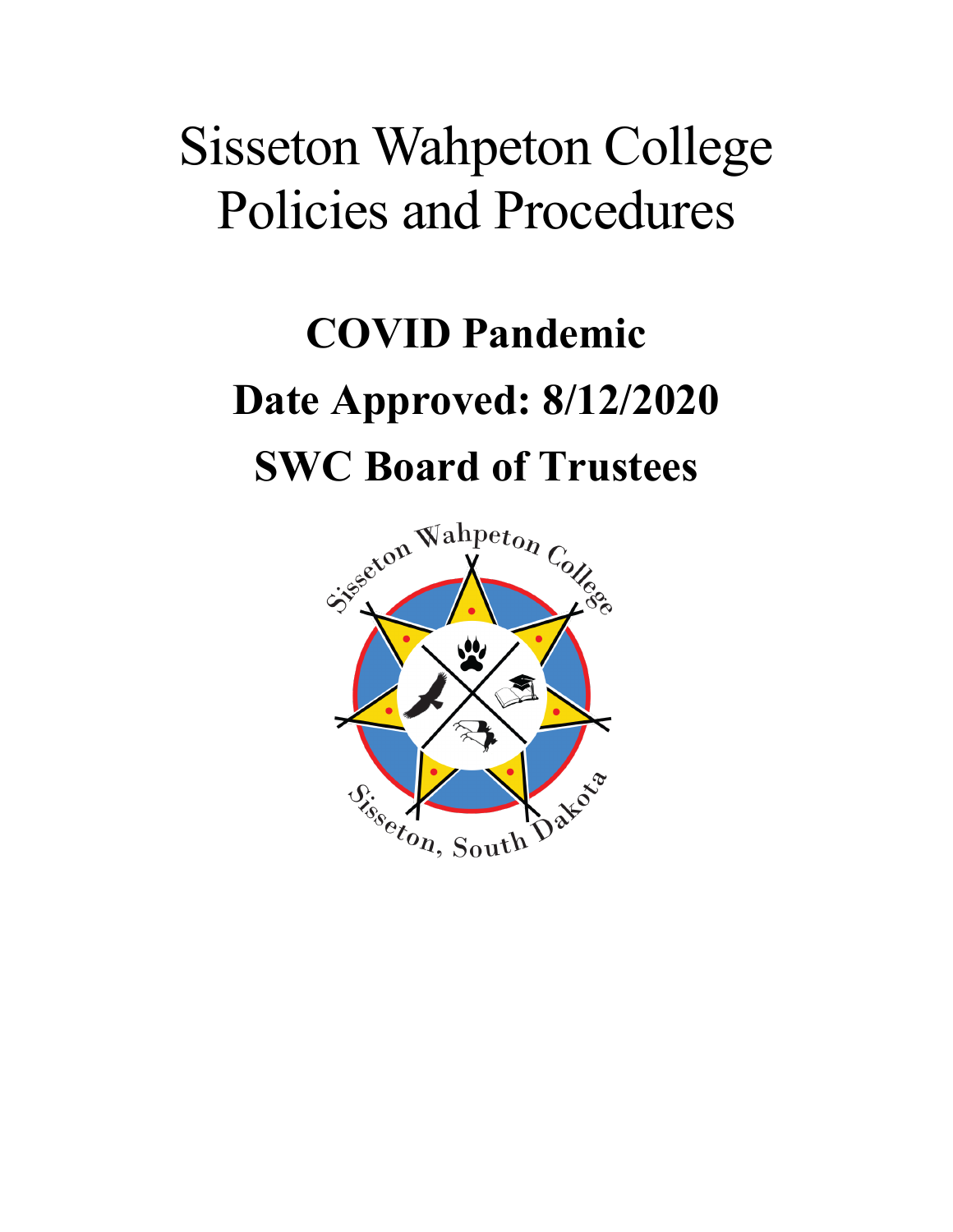

### **Table of Contents**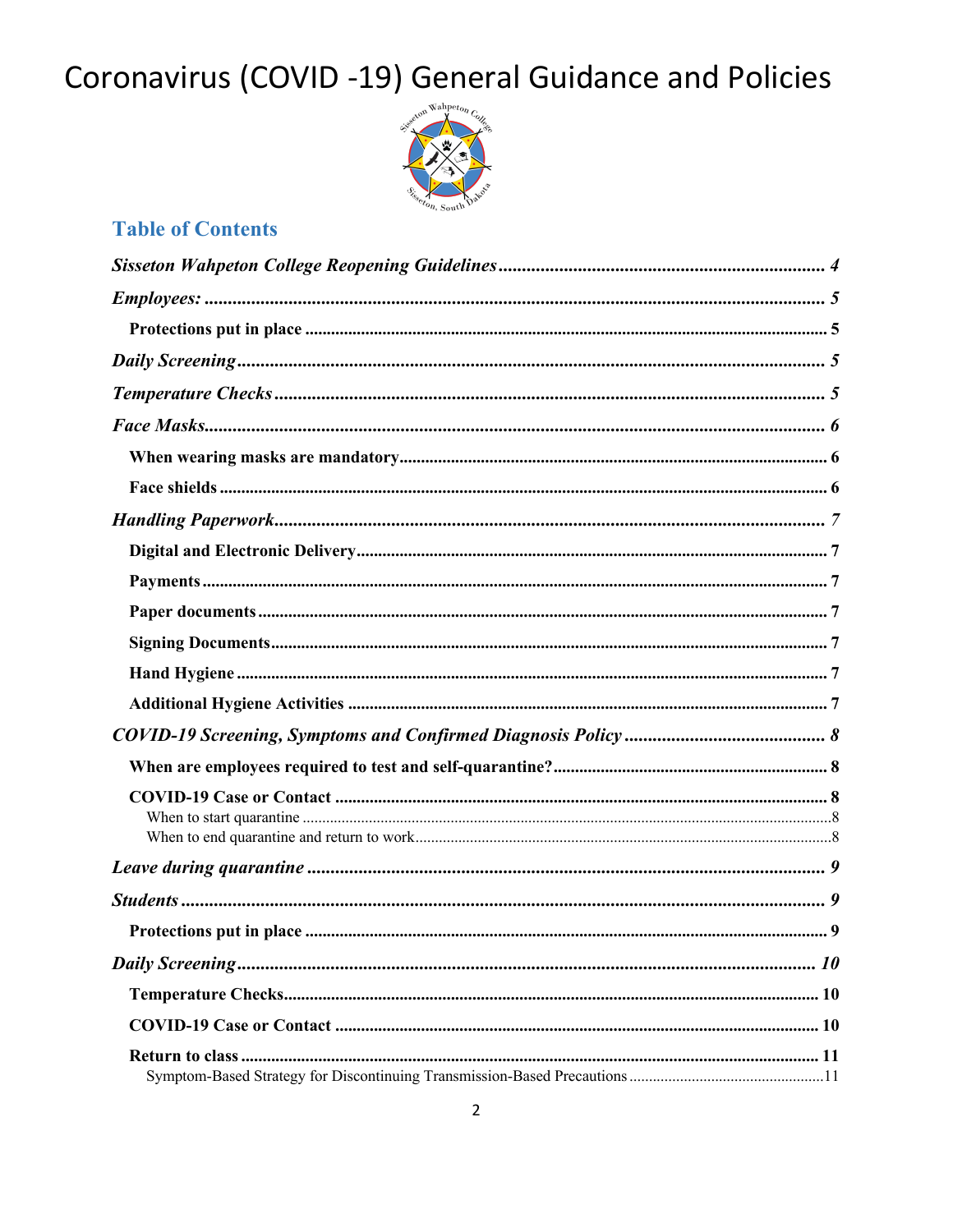

| Self-Isolation and Self-Quarantine Home Assessment Checklist For Coronavirus Disease |  |
|--------------------------------------------------------------------------------------|--|
|                                                                                      |  |
|                                                                                      |  |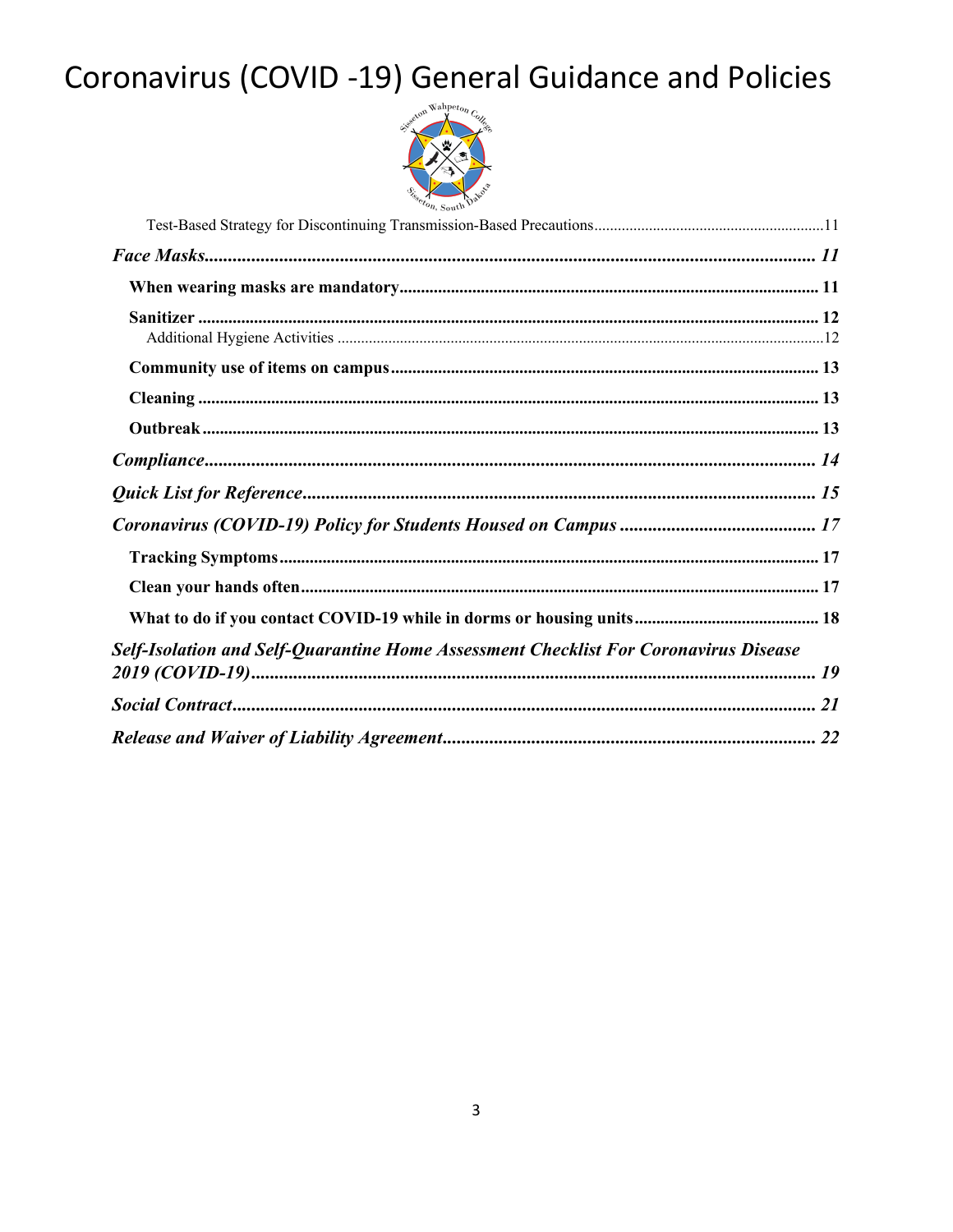

### **Sisseton Wahpeton College Reopening Guidelines Please read completely**

The College will be following the CDC guidance for outbreak, using the following decision tree.

#### **Institutions of Higher Education (IHE) Decision Tree Regardless of Community Spread Confirmed person** Short (potential 2-5 Day) Class with COVID-19 on Suspension, Building and Facility Assess campus? ................ ................ Closure to Clean/Disinfect/ Risk **Contact Trace in consultation** with local health officials **No Community Spread** Minimal to Moderate OR Substantial Community Spread Is community spread • Update Emergency Operation Plan  $M/M$  $\mathsf{s}$ Minimal to Moderate or ........ • Healthy hygiene and cleaning/ .......... Substantial? disinfection • Monitor absenteeism • Assess group gatherings/events • Require sick individuals to stay home · Social distancing Continue to coordinate · Establish procedures for individuals who with local health · Consider are sick on campus officials accommodations for • Ensure health clinics prepare for COVID-19 children and families at • Consider extended • Communicate regularly with student, high risk in-person class staff, faculty suspension · Ensure continuity of safe housing Monitor changes in  $CDC$ community spread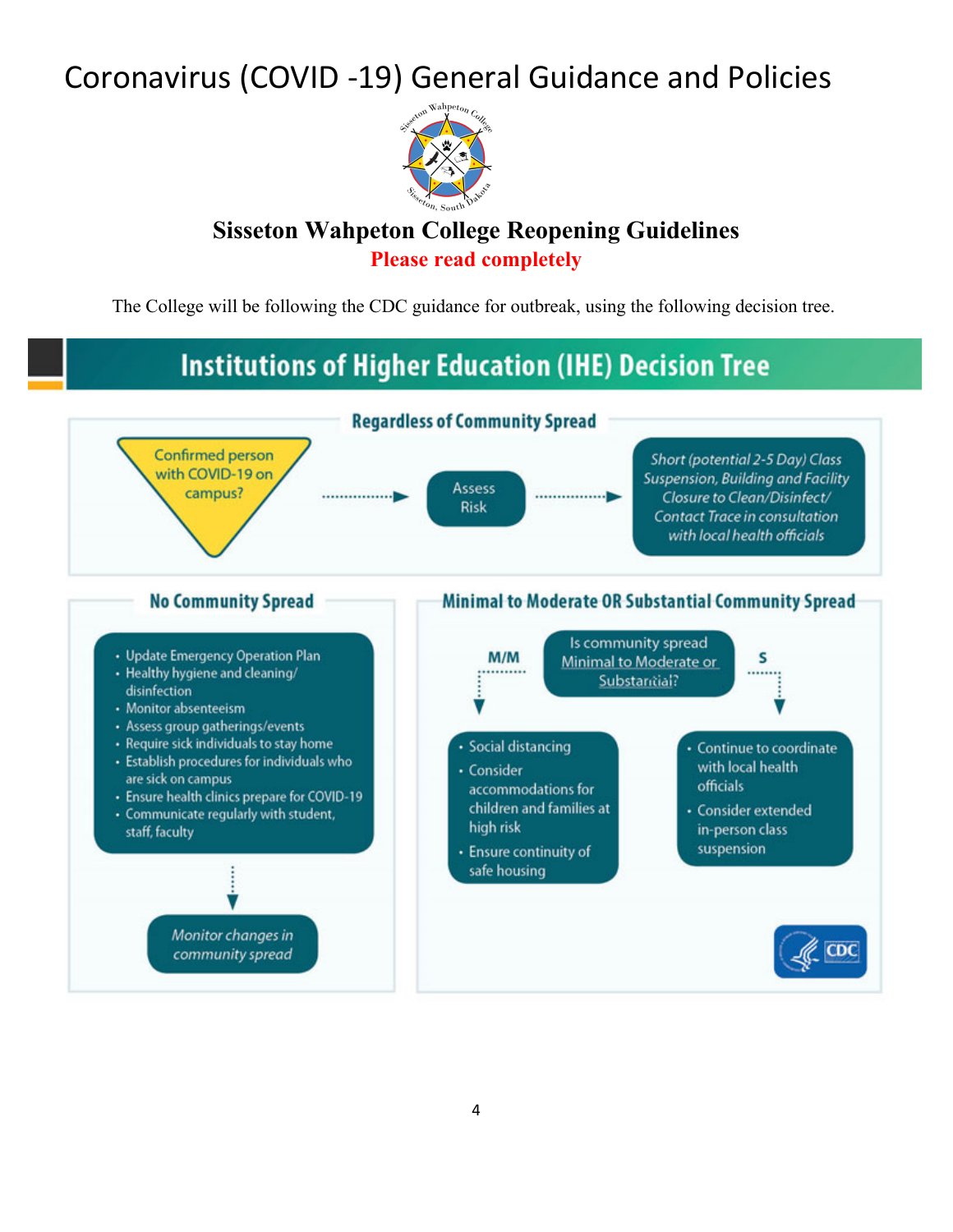

### **Employees:**

**All buildings are closed to the public, only employees and students are allowed. Starting July 6, 2020 all staff will return to 8 hours days Monday through Friday. Starting and ending hours may vary, but must be approved by immediate supervisors. Starting August 3, all staff are mandated to work from home while the college is closed for COVID-19 cleansing. On August 17, staff will return to campus for registration week. During the week of August 24, all employees (with the exception Maintenance will work with vendors to have them come on Fridays for delivery whenever possible. Since there are no classes on Friday, the library will be closed during this time.**

#### **Protections put in place:**

Free testing is being conducted at Woodrow Wilson Keeble Indian Health Service, every week on Wednesdays. Employees are encouraged to take advantage of the testing at this site, or sites closer to your home residency.

### **Daily Screening**

- Staff are required to conduct a temperature and daily symptom screen upon arrival or prior to arrival to work. It any COVI0-19 symptoms are present, the staff member will go home.
- Staff and students must stay home If they have:
	- o Tested positive for COVID-19 or are showing symptoms for COVID-19.
	- o IHS or SD Dept of Health confirmed close contact with a person with COVID-19.
	- o Staff/students are only allowed back in school after criteria to return have been met
- The college will have several temperature checking kiosks located in the doorways of any doors that will be open in the college as well as in the dormitory.
- Hand sanitizer will be available in all classrooms, near all entrances, in common areas, and school vehicles, including shuttle.
- Increased encouragement for handwashing will be suggested throughout the day.

Students are asked to only come to classes. It is not recommended that students wait for long periods for their next class to begin.

### **Temperature Checks**

There will be a temperature kiosk at each entrance door. You will scan your forehead. If no temperature a message will be displayed, saying you are cleared to enter. If someone shows a temperature, then a message to stop and do not enter will appear. If this happens, Campus Security will come and do an assessment to determine if the person can come in or needs to be sent home. **All employees should**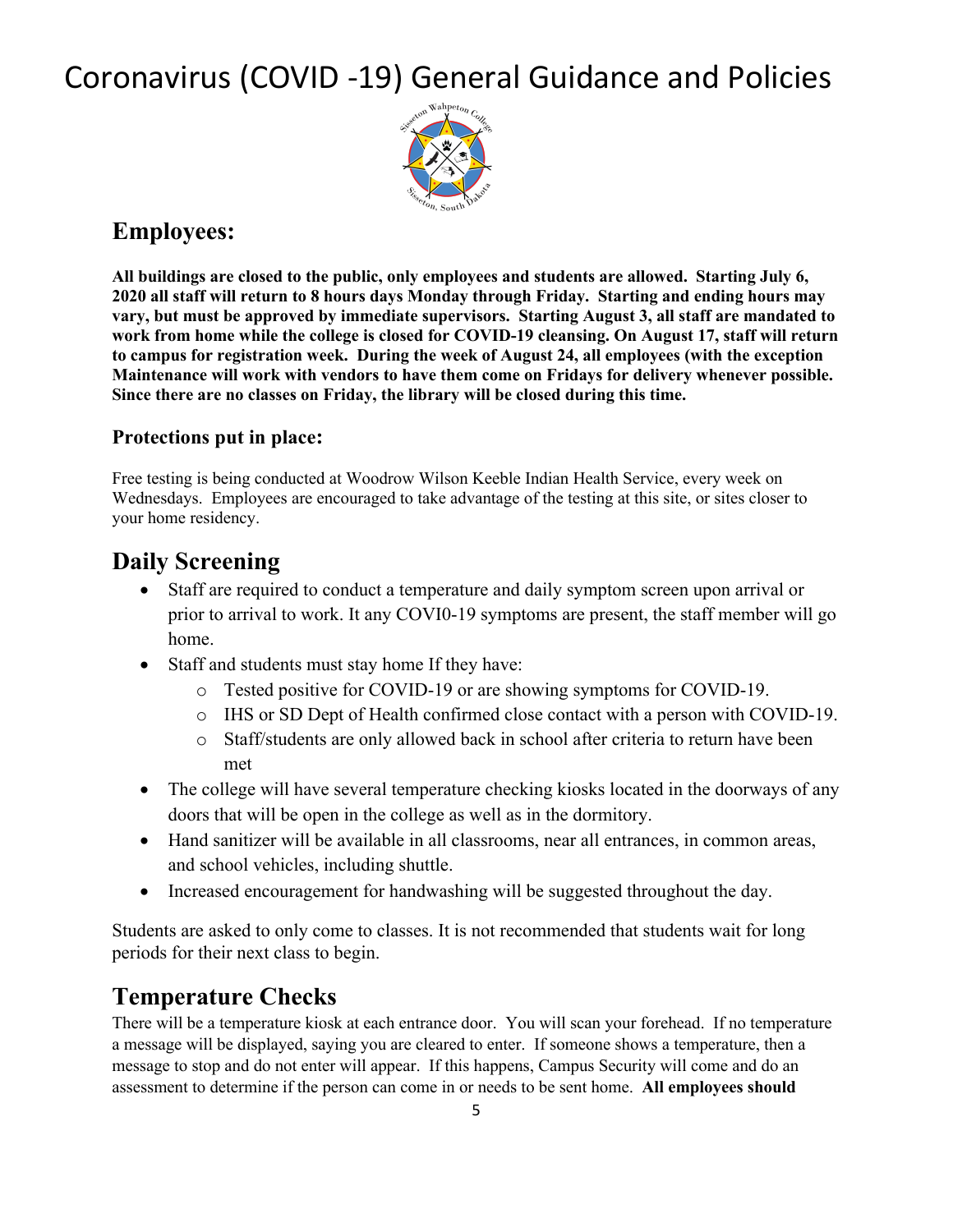

#### **ensure a temperature reading less than 100.4 degrees and the absence of any symptoms prior to starting work.**

We understand that these methods will not detect asymptomatic individuals, nor will it stop people that have symptoms, and do not report them. We have developed a Code of Conduct policy attached to this document that SWC is requiring all employees and students to sign. If someone knowingly has the COVID-19 virus and comes on campus it will be cause for disciplinary action.

### **Face Masks**

Face masks will be required of all employees and students. We will have masks available.

#### **When wearing masks are mandatory:**

- When in an indoor common space (lounges, hallways, study areas, bathrooms, etc.) used by other individuals, regardless of whether others are present at the time
- When interacting with others
- When riding in campus buses or other SWC vehicles with more than one person

Face masks should always be worn to cover both the nose and the mouth.

Employee/contractors wearing cloth face masks should change masks on a daily basis and wash the masks daily after use. Cloth masks can be washed in any of the following manners:

- Hand wash with soap and water and allowed to hang dry (or)
- Soak in a solution of 4 teaspoons of bleach into 1 quart of water soak for 5 minutes and rinse thoroughly with water and allow to hand dry (or)
- Placed in the washer and drier with normal laundry using as warm of water as possible for the fabric

Face masks do not need to be worn:

- While outside if an appropriate social distance from others is maintained, typically six feet
- When alone in a private office or work space
- While participating in programs, events and experiences granted exceptions by the College President

#### **Face shields:**

Face shields will be available for use for employee/contractor who work in close contact with students or others and who cannot tolerate a face mask for long periods of time.

Face shields may also be used by faculty in place of a mask for short periods, but must adhere to social distancing guidelines. Face shields must be disinfected after each use.

We also have sanitizer in each classroom along with signs to sanitize going in and sanitize going out.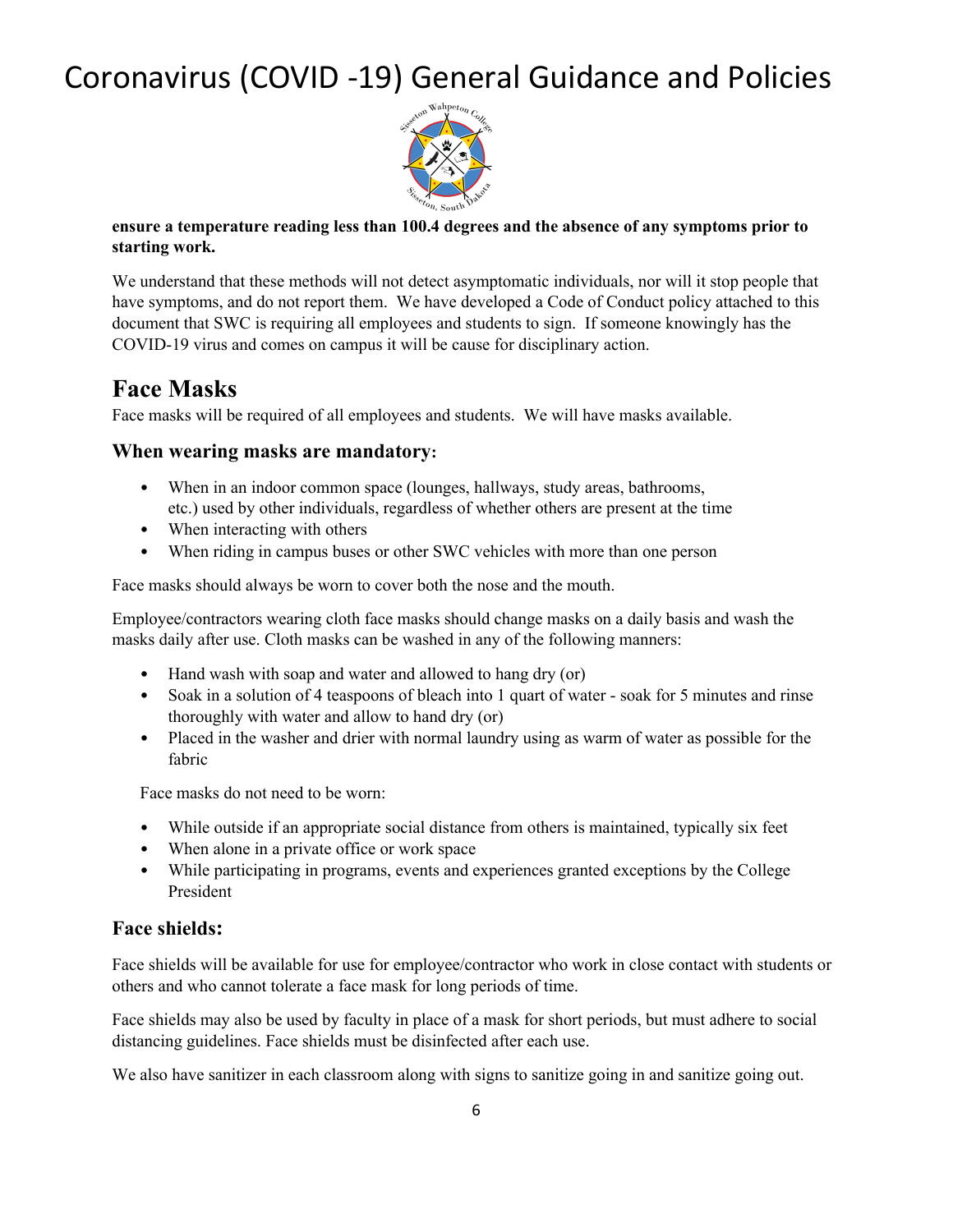

We will have social distancing signs for all buildings. Along with signs to remember to wash hands, cover mouth when coughing and sneezing, do not touch your face, etc.

### **Handling Paperwork**

#### **Digital and Electronic Delivery**

Wherever possible it is recommended to use digital and electronic means to deliver documents that need to be reviewed by other teachers, faculty members or students.

#### **Payments**

Whenever possible collect payments through electronic transactions, however in the case that cash or check must be collected than be sure to wash and or sanitize your hands thoroughly, frequently and specifically after period of transactions. Avoid touching your face.

#### **Paper documents**

There will be situations where the paper document must be handled. In such cases as with cash and check transactions- wash your hands frequently or use a hand sanitizer. Do not touch your face. Do not lick finger to facilitate flipping pages.

#### **Signing Documents**

Wherever possible use electronic signatures. However, that is not always possible. Be sure that the individual signing the document uses his or her own pen. Do not share pens and sanitize them as often as possible. Touch the document as little as possible.

#### **Hand Hygiene**

Wash your hands OFTEN with soap and water for at least 20 seconds especially after you have been in a public place, or after blowing your nose, coughing, or sneezing. If soap and water are not readily available, use a hand sanitizer that contains at least 60% alcohol. Cover all surfaces of your hands and rub them together until they feel dry. Avoid touching your eyes, nose, and mouth with unwashed hands.

#### **Additional Hygiene Activities**

- When passing document to others be sure to avoid excessive close contact with the other individual.
- Cover your mouth and nose when you sneeze or cough. If you use a tissue, throw it away immediately and wash your hands.
- Do not cough or sneeze or talk with the paper documents in your hands in front of you. Be sure to have the paper documents by your side when you are communicating with others, to avoid contaminating paperwork.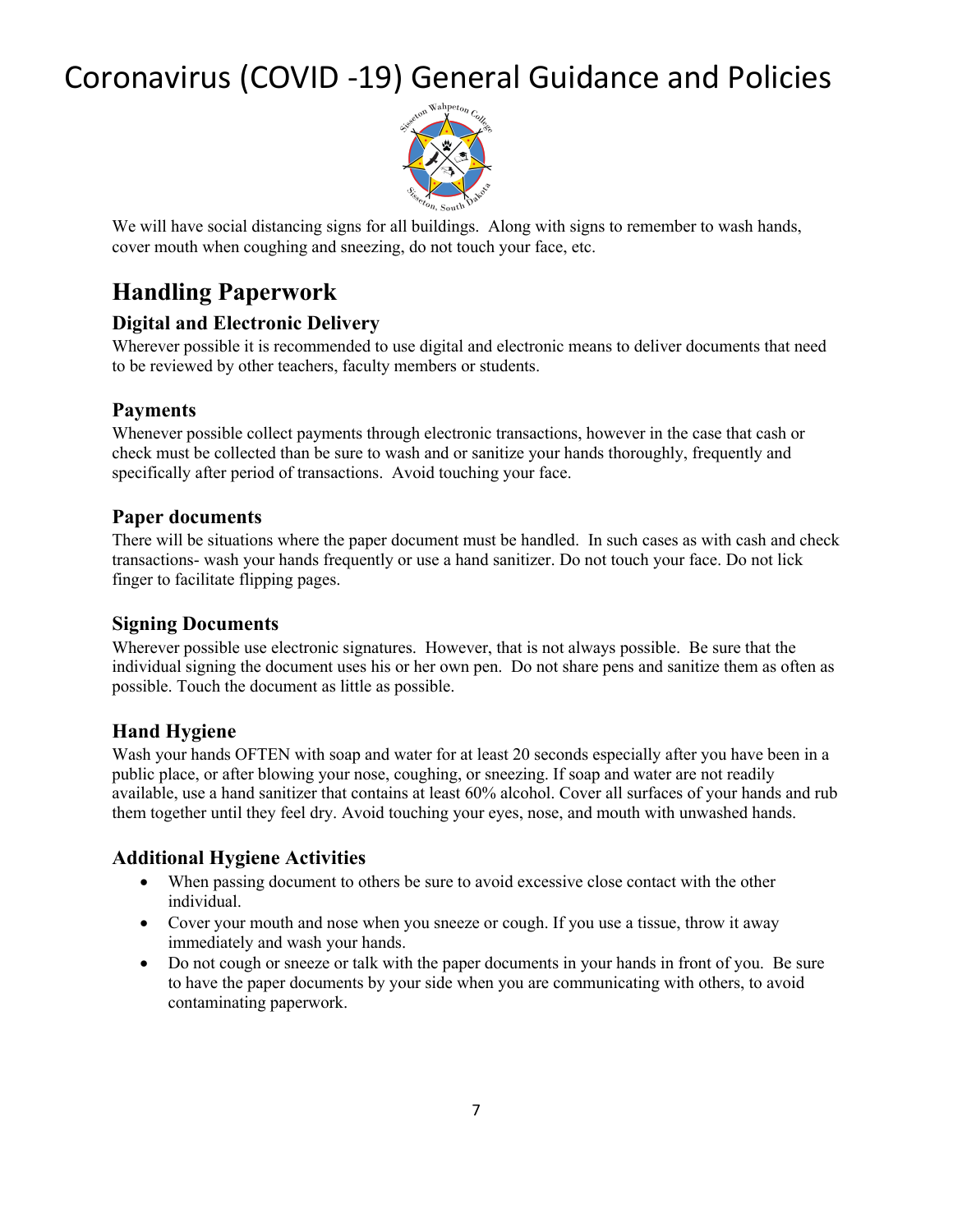

### **COVID-19 Screening, Symptoms and Confirmed Diagnosis Policy**

This policy outlines the best practices for dealing with employees who either have a confirmed diagnosis or display symptoms. First and foremost is to promote and reinforce wherever possible a safe culture of best practices for highly infectious diseases.

#### **When are employees required to test and self-quarantine?**

Sisseton Wahpeton College will follow the CDC guidelines for employees who are required to test and self-quarantine. The guidelines are as follows:

Anyone who has been in close contact with someone who has COVID-19.

What counts as close contact?

- You were within 6 feet of someone who has COVID-19 for at least 15 minutes
- You provided care at home to someone who is sick with COVID-19
- You had direct physical contact with the person (touched, hugged, or kissed them)
- You shared eating or drinking utensils
- They sneezed, coughed, or somehow got respiratory droplets on you

#### **COVID-19 Case or Contact:**

*Any employee who tests positive for COVID-19 or who has symptoms of COVID-19 will be required to self-isolate immediately and contact their direct supervisor and follow the most current recommendations from the South Dakota Department of Health (SD DoH) and Centers for Disease Control.*

The supervisor must contact administration immediately.

#### **When to start quarantine**

You should stay home for 10 to 14 days after your last contact with a person who has COVID-19.

Even if you test negative for COVID-19 or feel healthy, you should stay home (quarantine) since symptoms may appear 2 to 14 days after exposure to the virus.

#### **When to end quarantine and return to work**

Any employee required to isolate, based upon a positive diagnosis or close contact to someone with a positive diagnosis, are required to follow up with their primary care provider prior to their return to work.

*Symptom-Based Strategy for Discontinuing Transmission-Based Precautions*.

- At least 10 days have passed since symptoms first appeared and
- At least 24 hours have passed since last fever without the use of fever-reducing medications and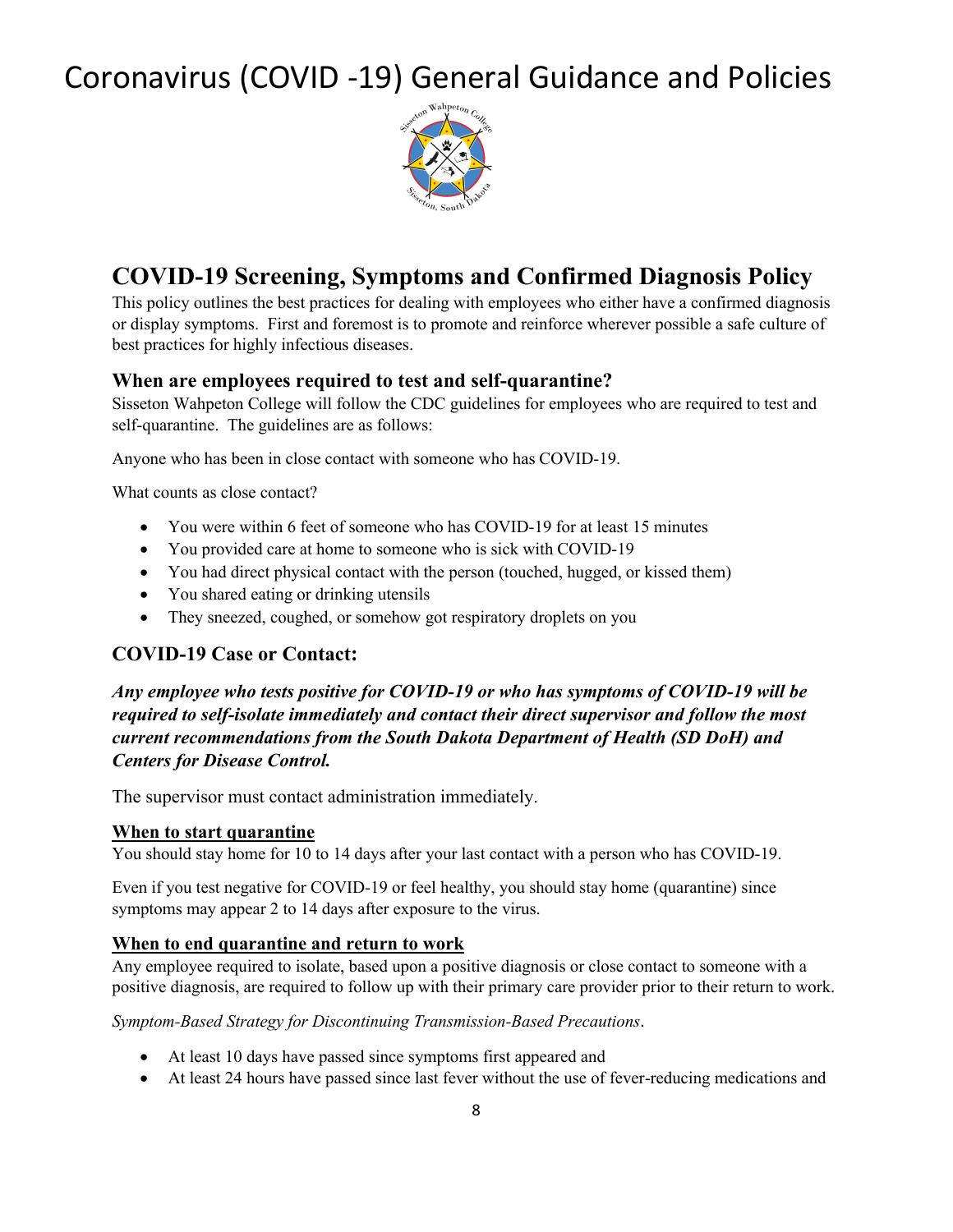

• Symptoms (e.g., cough, shortness of breath) have improved

*Patients who are not symptomatic*:

• Results are negative from at least two consecutive respiratory specimens collected  $\geq 24$  hours apart (total of two negative specimens) tested using an FDA-authorized molecular viral assay to detect SARS-CoV-2 RNA. See Interim Guidelines for Collecting, Handling, and Testing Clinical Specimens for 2019 Novel Coronavirus (2019-nCoV).

### **Leave during quarantine**

SWC will provide paid sick leave immediately, without a 10-day waiting period as indicated in the FMLA Expansion, if the employee is unable to work on location because they:

- Are subject to a quarantine or isolation order related to Coronavirus,
- Have been told to self-quarantine by a health care provider related to Coronavirus,
- Are experiencing symptoms of COVID-19, the illness caused by Coronavirus,
- Are caring for someone subject to a quarantine or isolation order or someone who has been told to self-quarantine by a health care provider.
- Are caring for their child if the child's school or childcare has been closed or is otherwise unavailable because of Coronavirus.

**Full-time permanent employees are eligible for up to a maximum of 80 hours of paid sick leave above their regularly earned Paid Time Off (PTO) for any of the above reasons**. Part-time employees are eligible 40 hours of paid sick leave. Paid sick time is available immediately, regardless of how long the employee has been with the employer. The starting period of the 80 additional hours of sick leave, will revert back to when SWC partially reopened on Monday, April 6, 2020 through December 31, 2020.

*If continued leave is required beyond the 80 hours, the employee will be required to use their PTO. If employee has enough leave to cover the Monday through Thursday, 32 hours of work per week, then they will receive 8 hours of administrative leave for Friday. If employee does not have enough leave to cover the 32 hours of work per week, then they do not receive the 8 hours of administrative pay for Friday.*

### **Students**

#### **Protections put in place:**

Sisseton Wahpeton College will be offering courses for the fall semester in a HyFlex mode which is a hybrid model that creates much flexibility to the faculty and the student. All classes will be meeting at a designated time, but the faculty or student can opt to utilized ZOOM. All classes will be considered synchronous (face to face), but students or faculty may use the ZOOM app to meet virtually. All of SWC's CTE programs (CNA, Building Trades, and Culinary Arts) will meet face to face unless the instructor deems particular modules of their courses can be taught using the HyFlex model.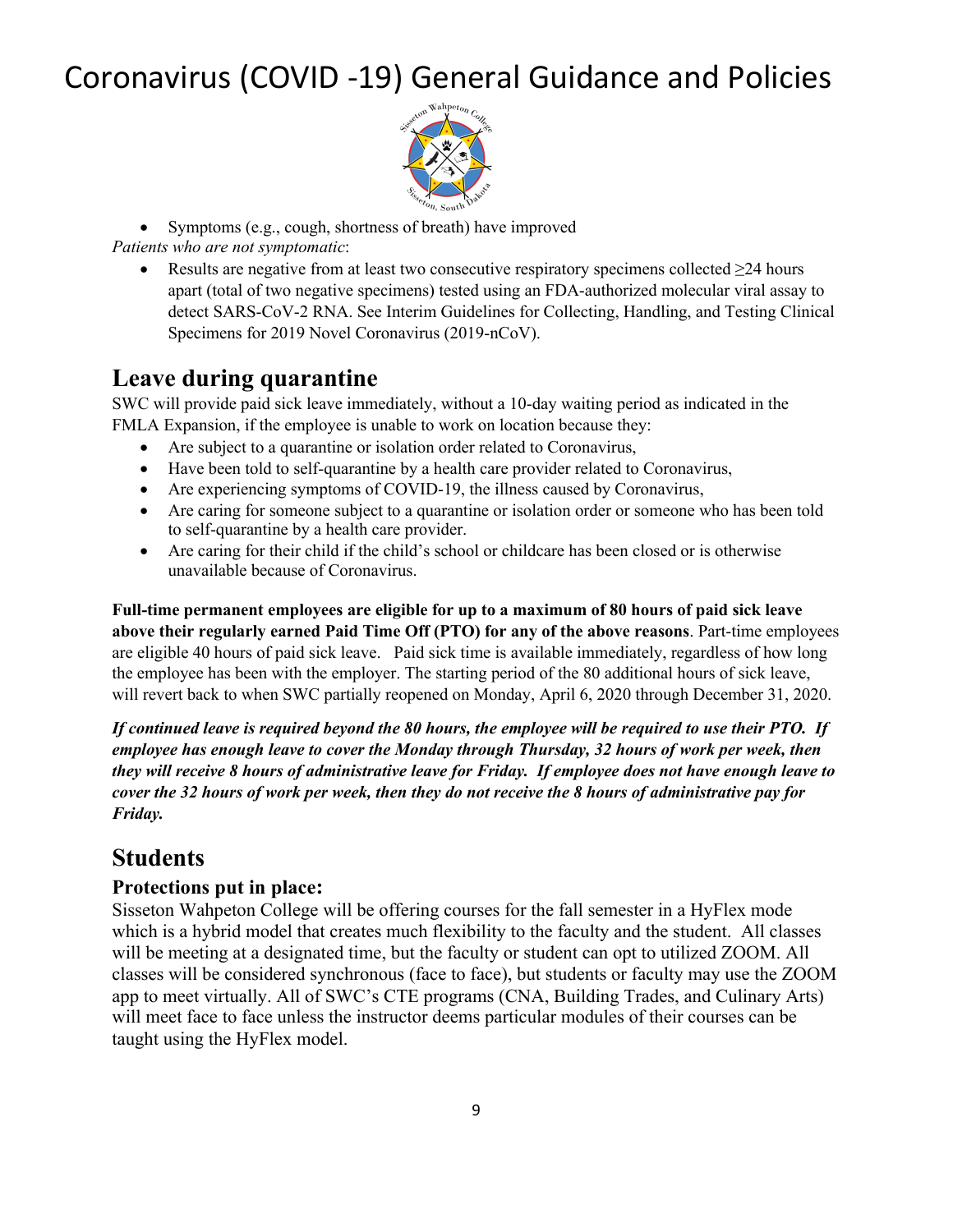

**Special Circumstances: Students who have a medically documented immune deficiency or care for someone in their immediate family with medically documented immune deficiency, may be granted special consideration coursework. Students must contact the Dean of Academics at ###-###-#### or email at farpan@swcollege.edu.** 

Free testing is being conducted at the Woodrow Wilson Keeble Indian Health Service (WWKIHS) on each Wednesday from 9:00 am to 11:00 am. Students are encouraged to take advantage of the testing at this site, or sites closer to your home residency.

### **Daily Screening**

If you have any of the following symptoms, that indicates a possible illness that may decrease your ability to learn and also put you at risk for spreading illness to others. Please check for these symptoms:

- Temperature 100.4 degrees Fahrenheit or higher when taken by mouth
- Sore throat
- New uncontrolled cough that causes difficulty breathing (for students with chronic allergic/asthmatic cough, a change in their cough from baseline)
- Diarrhea, vomiting, or abdominal pain
- New onset of severe headache, especially with a fever

In addition, there will be only one door per building that will be unlocked and used for an entrance:

- Main entrance (west door)
- Administrative entrance (south east door)

#### **Temperature Checks**

There will be a temperature kiosk at each entrance door and everyone will have to be scanned. If no temperature a message will be displayed, saying the person is cleared to enter. If someone shows a temperature, then a message to stop and do not enter will appear. If this happens, Campus Security will come and do an assessment to determine if the person can come in or be sent home. SWC does have an RN on staff.

#### **All students should ensure a temperature reading less than 100.4 degrees and the absence of any symptoms prior to coming to class.**

We understand that these methods will not detect asymptomatic individuals nor will it stop people that have symptoms, but do not report them. If someone knowingly has the COVID virus and comes on campus it will be cause for disciplinary action.

#### **COVID-19 Case or Contact:**

Any student who tests positive for COVID-19 or who has symptoms of COVID-19 will be required to self-quarantine immediately and contact the Dean of Students at 605-742-1130 or 605-698-3966, or through email at vowen@swcollege.edu for guidance on following the most current recommendations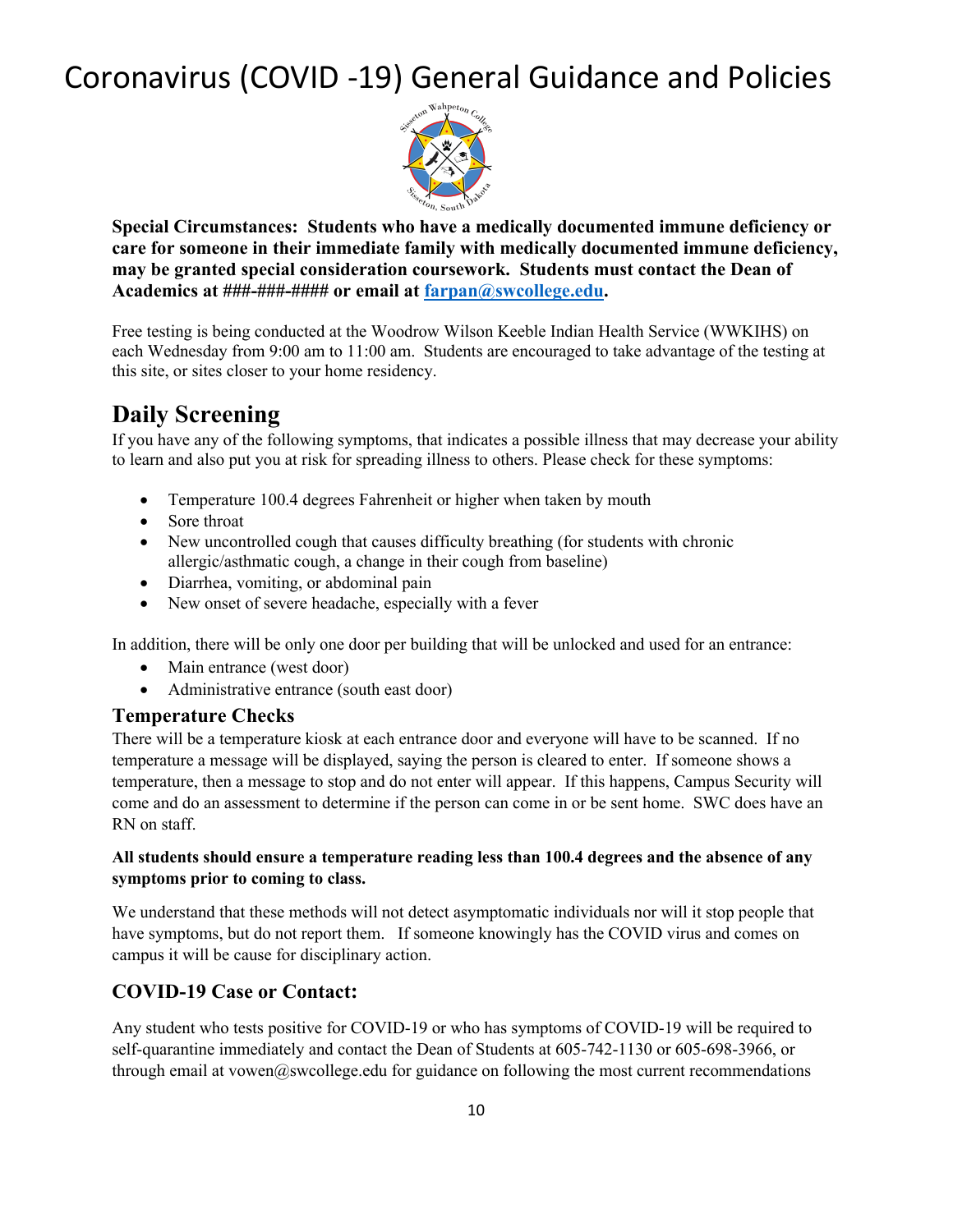

from the South Dakota Department of Health (SD DoH) and Centers for Disease Control. The Dean of Students will notify your instructors so that during quarantine arrangements can be made for continued classroom participation and assignments.

Any student who is considered to be in close contact with someone who tests positive for the COVID-19 will be required to self-isolate immediately and notify the Dean of Students immediately.

What counts as close contact?

- You were within 6 feet of someone who has COVID-19 for at least 15 minutes
- You provided care at home to someone who is sick with COVID-19
- You had direct physical contact with the person (touched, hugged, or kissed them)
- You shared eating or drinking utensils
- They sneezed, coughed, or somehow got respiratory droplets on you

#### **Return to class:**

Any student required to quarantine based upon a positive diagnosis or close contact to someone with a positive diagnosis, are required to follow up with the College Nurse prior to their return to work. If College Nurse is not available, then contact the Dean of Students. Your instructors will be notified that you are cleared to return to class.

#### **Symptom-Based Strategy for Discontinuing Transmission-Based Precautions**.

- At least 10 days have passed since symptoms first appeared and
- At least 24 hours have passed since last fever without the use of fever-reducing medications and
- Symptoms (e.g., cough, shortness of breath) have improved

#### **Test-Based Strategy for Discontinuing Transmission-Based Precautions**.

*Patients who are not symptomatic*:

• Results are negative from at least two consecutive respiratory specimens collected ≥24 hours apart (total of two negative specimens) tested using an FDA-authorized molecular viral assay to detect SARS-CoV-2 RNA. See Interim Guidelines for Collecting, Handling, and Testing Clinical Specimens for 2019 Novel Coronavirus (2019-nCoV).

### **Face Masks**

In addition, masks will be required of all students. We will have masks available.

#### **When wearing masks are mandatory:**

- When in classrooms
- When in an indoor common space (lounges, hallways, study areas, bathrooms,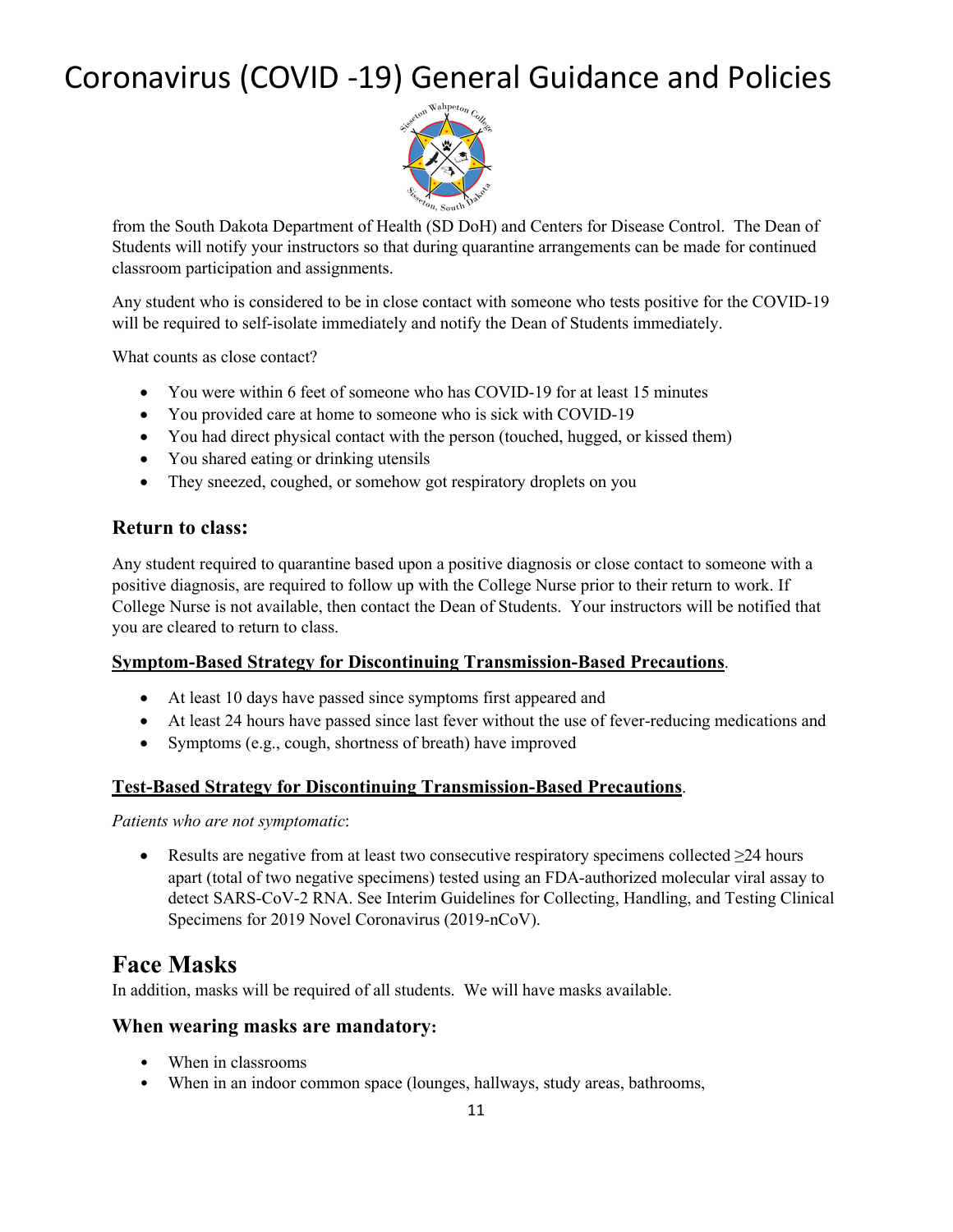

etc.) used by other individuals, regardless of whether others are present at the time

- When interacting with others
- When riding in campus buses or other SWC vehicles with more than one person

Face masks should always be worn to cover both the nose and the mouth.

Students wearing cloth face masks should change masks on a daily basis and wash the masks daily after use. Cloth masks can be washed in any of the following manners:

- Hand wash with soap and water and allowed to hang dry (or)
- Soak in a solution of 4 teaspoons of bleach into 1 quart of water soak for 5 minutes and rinse thoroughly with water and allow to hand dry (or)
- Placed in the washer and drier with normal laundry using as warm of water as possible for the fabric

Face masks do not need to be worn:

• While outside if an appropriate social distance from others is maintained, typically six feet

#### **Sanitizer:**

Sanitizer is available in each classroom and building hallways. Good practice is to sanitize going in and sanitize going out.

Wash your hands OFTEN with soap and water for at least 20 seconds especially after you have been in a public place, or after blowing your nose, coughing, or sneezing.

If soap and water are not readily available, use a hand sanitizer that are available in hallways and classrooms. Cover all surfaces of your hands and rub them together until they feel dry.

Avoid touching your eyes, nose, and mouth with unwashed hands.

#### **Additional Hygiene Activities**

- When passing document to others be sure to avoid excessive close contact with the other individual.
- Cover your mouth and nose when you sneeze or cough. If you use a tissue, throw it away immediately and wash your hands.
- Do not cough or sneeze or talk with the paper documents in your hands in front of you. Be sure to have the paper documents by your side when you are communicating with others, to avoid contaminating paperwork.

Adhere to all social distancing signs. Along with signs to remember to wash hands, cover mouth when coughing and sneezing, do not touch your face, etc.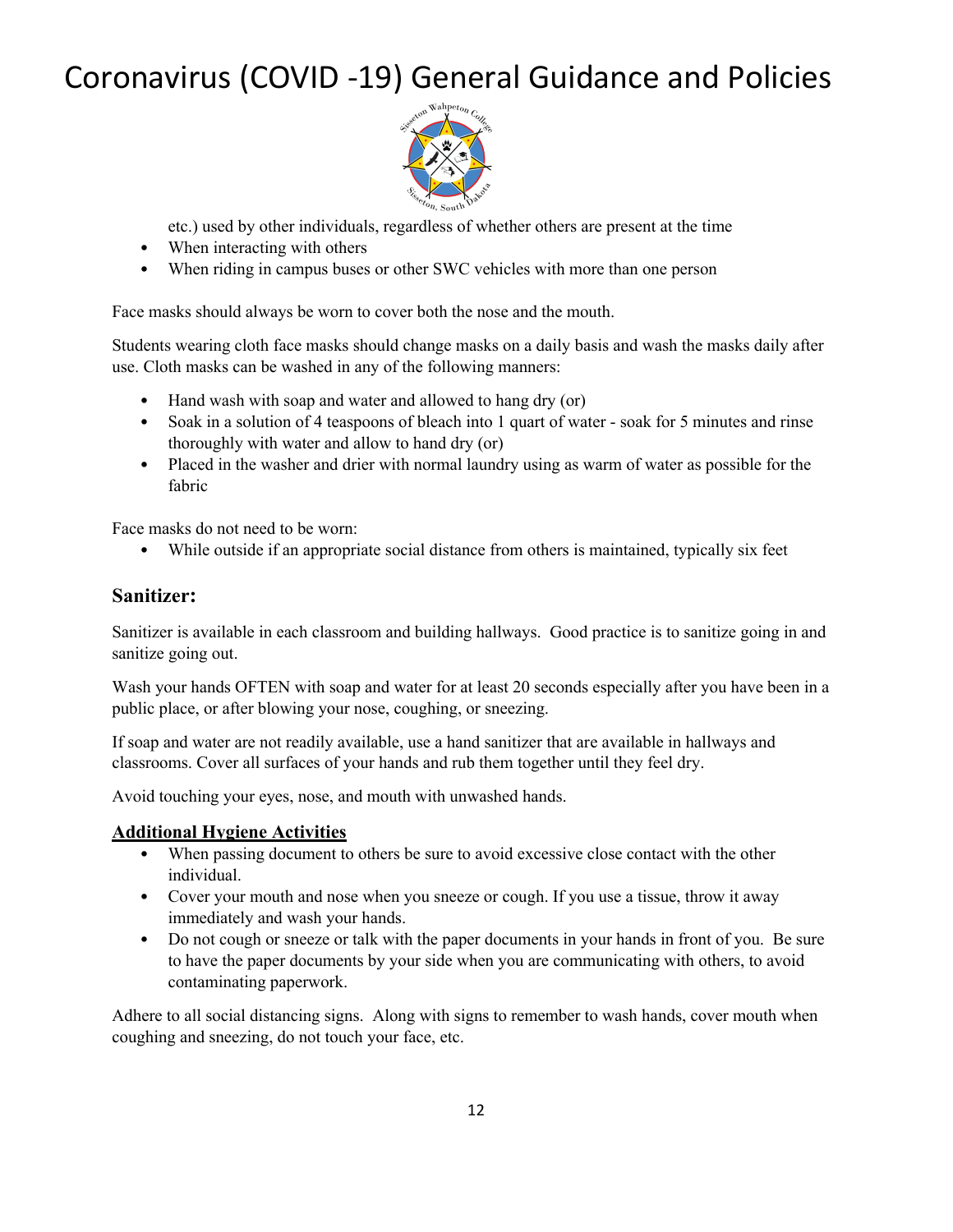

#### **Community use of items on campus**

- All water machines will be moved to an area in which there is no access. You must provide your own water bottle or cup to have the water dispensed in.
- All popcorn machines need to be put into storage, as there will be no food provided/shared with anyone. The concession stand is exempt.
- All microwaves, coffee machines, in common use areas need to be moved to storage. Employees that want coffee and need to warm items up, need to bring their own items to use.
- In the buildings that have kitchens in the office suites, there will be no common usage of items, including dishes, utensils, etc. If you are storing items in the refrigerator, you will be required to wipe the door handle down after each use. Best practice would be for employees to get their own small refrigerator for their office. Most kitchen areas are small and should only have one person in them at a time.
- If you need to do dishes, please do immediately and do not leave in sinks or leave on the counter to dry. Once you do your dishes, please cleanup around the area. We will have soap in the area and paper towels for use.
- There will be wipes by each copy machine that are designated for electronics. Everyone will need to assist with wiping down before and after each use.

#### **Cleaning**

- All employees will be responsible for sanitizing their own offices. This means wiping down door knobs, light switches, phone, desks, chairs, tables, or whatever else is in your office that is touched. All offices will be supplied disinfecting wipes, gloves, and hand sanitizer. Janitors will vacuum and empty the trash daily.
- Classrooms We are asking that instructors have students assist with wiping down their table and chair, after each class ends. Wipes will be provided for each classroom. We also ask that faculty wipe down their teaching area before and after each use.
- Computer labs- We are asking that instructors have students assist with wiping down their computers before and after each use. There will be wipes specifically for electronics in each computer lab.
- Janitors will clean the bathrooms and common gathering areas, along with door knobs and light switches, regularly throughout the day based on usage of the area.
- Janitors will clean all classrooms/buildings daily. Buildings that have kitchens must be cleaned by employees after each use.
- All buildings will be deep cleaned on Fridays. There should not be anything scheduled nor should there be any employees or students on campus on Fridays, unless you're designated purpose of being here is for cleaning.

#### **Outbreak**

If the Sisseton Wahpeton College does have an outbreak of cases, these are the steps SWC will take to ensure the safety of its staff and students.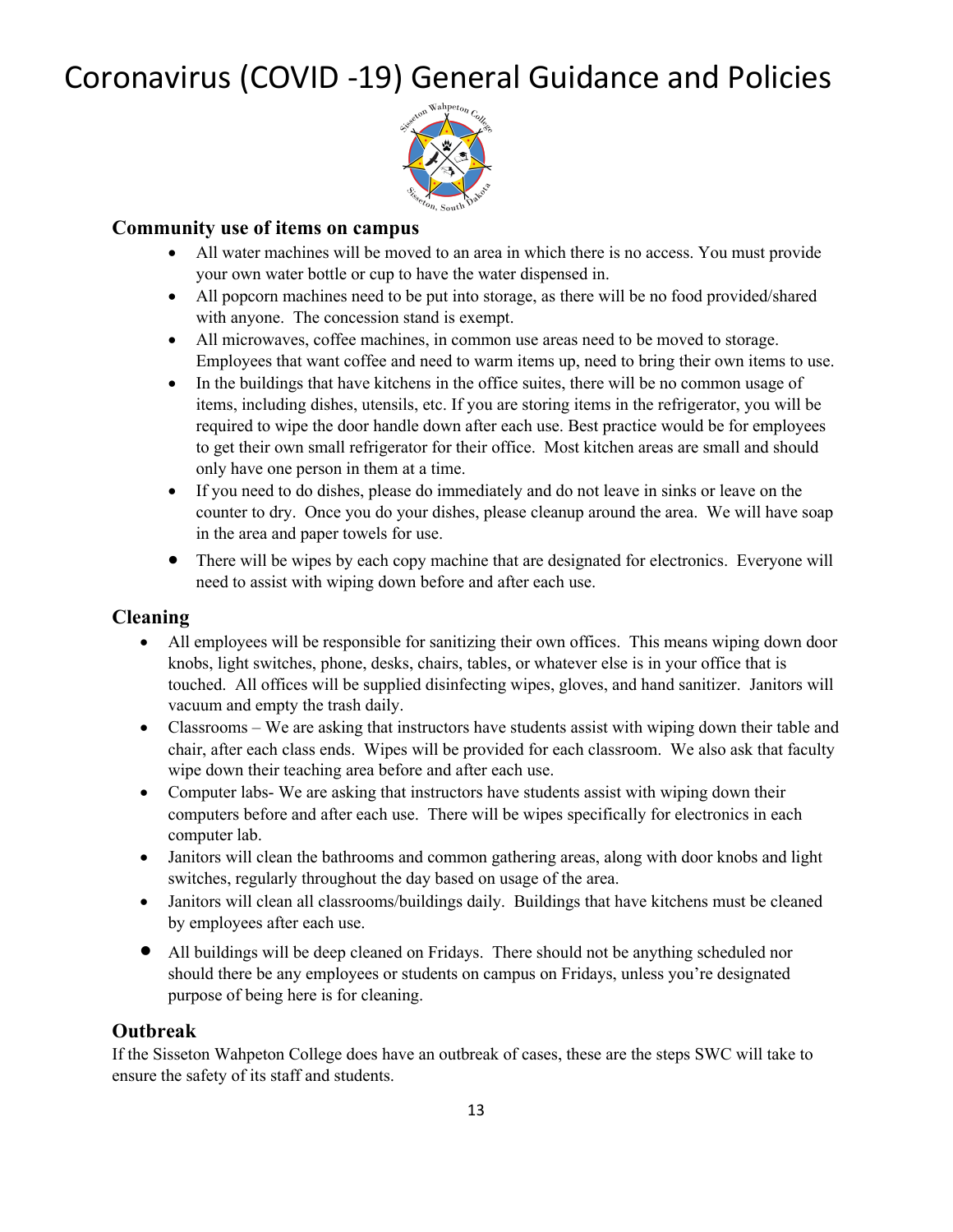

- After the first alert of person/persons having tested positive for COVID-19, Sisseton Wahpeton College will immediately close down classroom/classrooms for cleaning and disinfecting.
- Security will start contact tracing immediately, working closely with the Tribal and North and South Dakota Health Departments.
- All parties that were in contact with infected persons will be quarantined for 14 days and will self-monitor for symptoms. (if applicable: test's will be administered by the Security Officer).
- At any time, the SWC Administration can shut down the College until a timely clean up and disinfecting process has been completed.

### **Compliance**

*Failure to comply with COVID-19 related safety measures may result in an individual being asked to leave a physical location. Noncompliance may also result in disciplinary action.*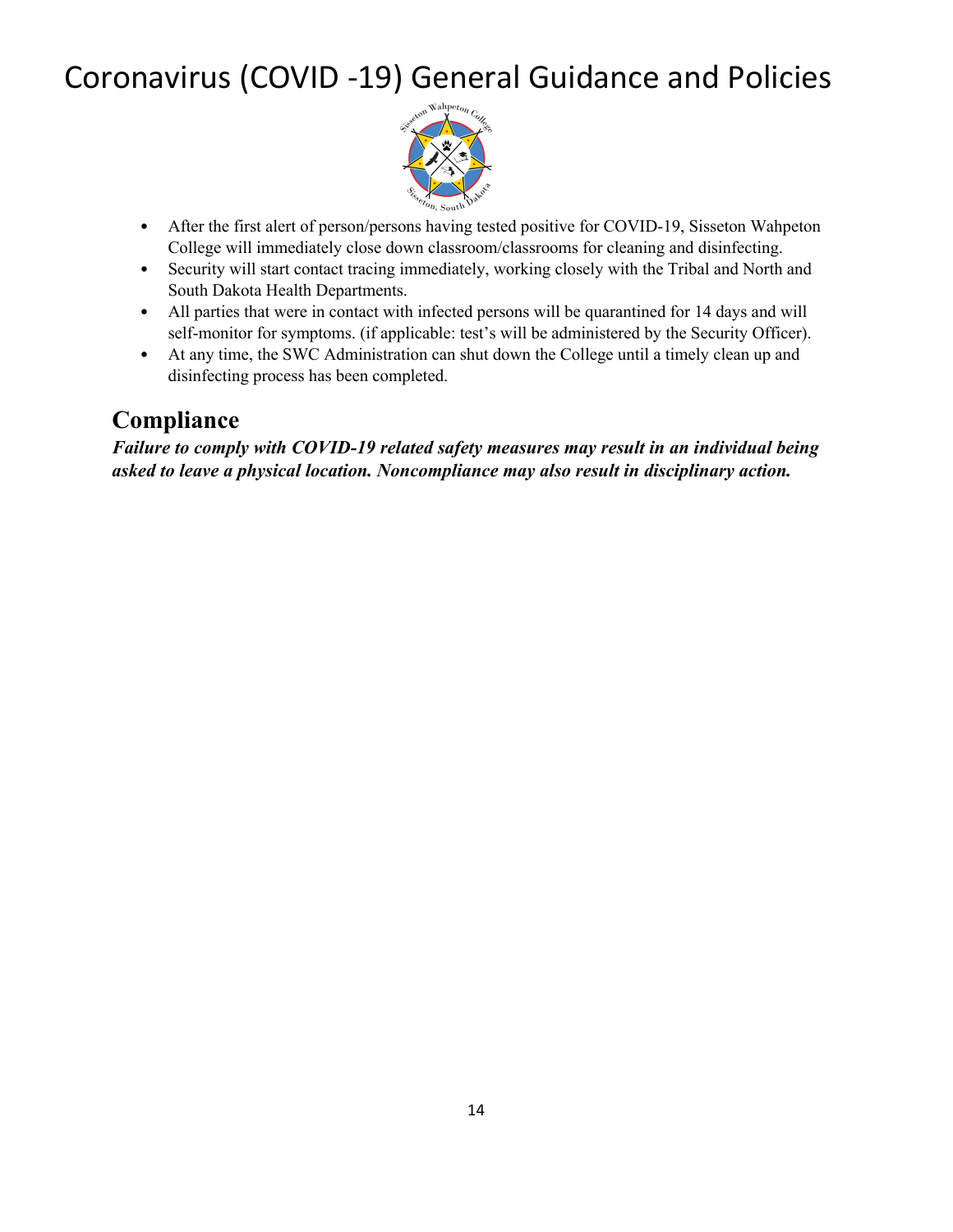

### **Quick List for Reference**

| <b>Task</b>                                                                                     | <b>Hazards</b>                                                                                                                                                                                                                                        | <b>Control measures</b>                                                                                                                                                                                                                                                                                                                                       |  |  |
|-------------------------------------------------------------------------------------------------|-------------------------------------------------------------------------------------------------------------------------------------------------------------------------------------------------------------------------------------------------------|---------------------------------------------------------------------------------------------------------------------------------------------------------------------------------------------------------------------------------------------------------------------------------------------------------------------------------------------------------------|--|--|
| Interacting with other<br>teachers or students                                                  | People can spread COVID-19<br>through their respiratory<br>droplets, especially when they<br>cough or sneeze.                                                                                                                                         | Face coverings are mandatory at all times<br>$\bullet$<br>by staff as feasible, and are most essential<br>in times when physical distancing is<br>difficult.<br>Do not shake hands or have other physical<br>$\bullet$<br>contact<br>Maintain a 6ft distance from each other at<br>$\bullet$<br>all times.                                                    |  |  |
| Using office equipment<br>such as copy machines,<br>phones, staplers, scissors,<br>folders etc. | When we touch people who are<br>sick, or touch dirty surfaces, we<br>contaminate our hands with<br>germs.<br>When you touch your face with<br>unwashed hands, germs can<br>take up residence in your<br>mucous membranes, and you<br>can become sick. | Avoid touching frequently touched<br>$\bullet$<br>surfaces. Instead, use pens or other objects<br>to activate equipment that is shared by all<br>the staff.<br>Don't share office equipment that doesn't<br>$\bullet$<br>need to be shared.<br>Regularly sanitize equipment.<br>$\bullet$<br>Wash hands frequently.<br>$\bullet$                              |  |  |
| Using dry erase markers,<br>pens and other writing<br>utensils                                  | Coming in contact with items<br>that are contaminated with<br>COVID-19                                                                                                                                                                                | Keep sanitized and unsanitized pens and<br>$\bullet$<br>markers separated in different containers.<br>Wash hands frequently<br>$\bullet$<br>Avoid touching face with unwashed hands.<br>$\bullet$                                                                                                                                                             |  |  |
| Working in the office<br>environment                                                            | Coming in contact with items<br>that are contaminated with<br>COVID-19.<br>Some strains of coronavirus live<br>for only a few minutes on paper,<br>while others live for up to 5<br>days.                                                             | Frequently sanitize keyboard, mouse,<br>$\bullet$<br>armchairs, desk and other items touched.<br>Maintain a 6 ft distance from others or<br>$\bullet$<br>wear a face covering.<br>Do not lick envelopes or fingers to<br>$\bullet$<br>facilitate flipping pages.<br>Use electronic documents rather than paper<br>$\bullet$<br>documents as much as possible. |  |  |
| Walking around the School<br>campus                                                             | Coming in contact with items<br>that are contaminated with<br>COVID-19                                                                                                                                                                                | Minimize contact with objects and<br>$\bullet$<br>frequently touched surfaces.<br>Sanitize frequently touched items.<br>$\bullet$<br>Avoid gathering in hallways, stairways,<br>$\bullet$<br>bathrooms, parking lot, etc.                                                                                                                                     |  |  |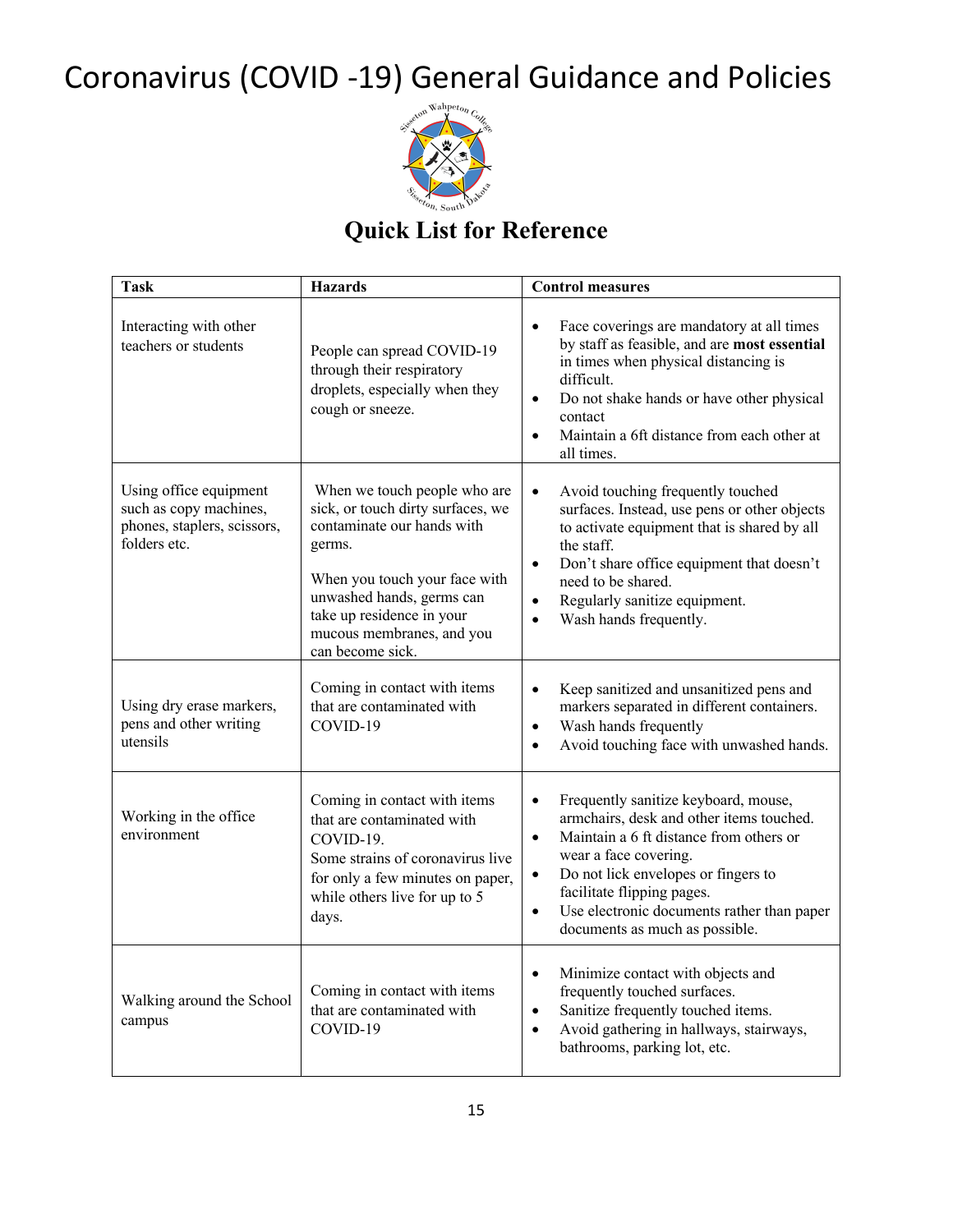

| Eating lunch/ break                                       | People can spread COVID-19<br>through their respiratory<br>droplets, especially when they<br>talk, cough or sneeze.                                                                      | Avoid being in groups larger than 10.<br>$\bullet$<br>Maintain physical distance of 6 ft or more<br>$\bullet$<br>Do not share utensils<br>$\bullet$<br>Dispose of and clean dishes and area used<br>٠<br>Be sure to dispose of your waste to avoid<br>$\bullet$<br>contamination.<br>Write name on your drink bottles to avoid<br>$\bullet$<br>cross contamination.<br>Be sure that tables, chairs and handles are<br>$\bullet$<br>cleaned afterwards. |
|-----------------------------------------------------------|------------------------------------------------------------------------------------------------------------------------------------------------------------------------------------------|--------------------------------------------------------------------------------------------------------------------------------------------------------------------------------------------------------------------------------------------------------------------------------------------------------------------------------------------------------------------------------------------------------------------------------------------------------|
| Using the restrooms                                       | Coming in contact with items<br>and surfaces that are<br>contaminated with COVID-19                                                                                                      | Be sure to wipe down surfaces before<br>$\bullet$<br>using<br>Wash hands for 30 seconds when finished<br>$\bullet$<br>Clean restrooms with a regular schedule<br>$\bullet$                                                                                                                                                                                                                                                                             |
| <b>Handling Paper</b><br>Documents and other<br>paperwork | Coming in contact with items<br>that are contaminated with<br>COVID-19<br>Some strains of coronavirus live<br>for only a few minutes on paper,<br>while others live for up to 5<br>days. | Avoid touching frequently touched<br>$\bullet$<br>surfaces.<br>Do not lick envelopes or fingers to flip<br>$\bullet$<br>pages.<br>Wash hands frequently.<br>$\bullet$<br>Use electronic forms and documents if<br>٠<br>possible                                                                                                                                                                                                                        |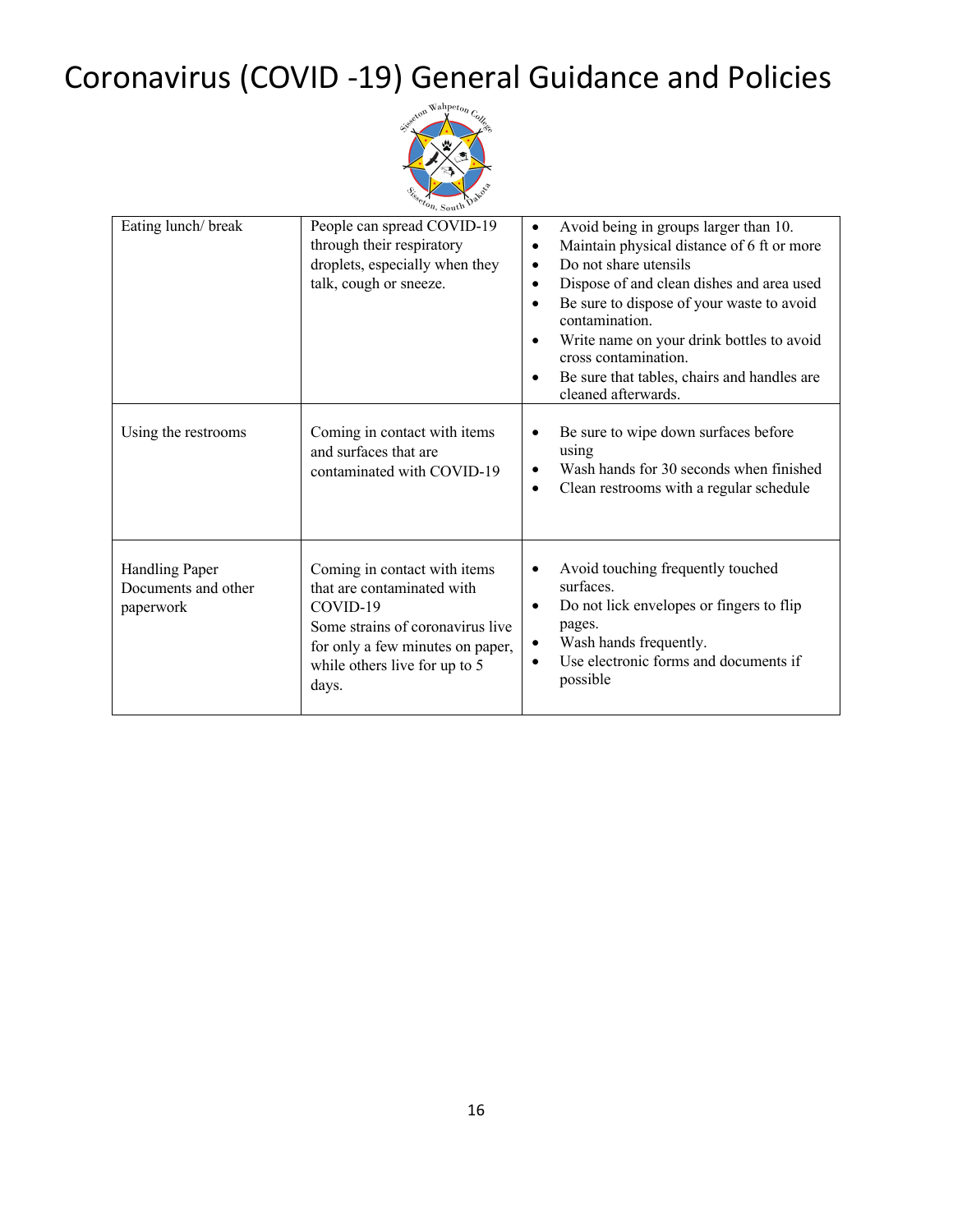

### **Coronavirus (COVID-19) Policy for Students Housed on Campus**

Tenants if you have a fever, cough, or other symptoms, you might have COVID-19. Most people have mild illness and can recover at home. Some may even have asymptomatic, where a person is producing or showing but no symptoms. If you think you may have been exposed to COVID-19, contact your healthcare provider.

#### **Tracking Symptoms**

Keep track of your symptoms. Stay in your living quarters except to get medical care.

- **Stay home.** Most people with COVID-19 have mild illness and can recover at home without medical care. Do not leave your living quarters, except to get medical care. Do not visit public areas.
- **Take care of yourself.** Get rest and stay hydrated. Take over-the-counter medicines, such as acetaminophen, to help you feel better.
- **Stay in touch with your doctor.** Call before you get medical care. Be sure to get care if you have trouble breathing, or have any other emergency warning signs, or if you think it is an emergency.
- **Avoid public transportation**, ridesharing, hitchhiking, or taxis. Separate yourself from other people
- **As much as possible, stay in a specific room** and away from other people. If you need to be around other people in or outside your living quarters, wear a cloth face covering and gloves. If you are sick wear a cloth covering over your nose and mouth
- **You should wear a cloth face covering, over your nose and mouth** if you must be around other people (even in your living quarters)
- You do not need to wear the cloth face covering if you are alone. If you cannot put on a cloth face covering (because of trouble breathing, for example), cover your coughs and sneezes in some other way. Try to stay at least 6 feet away from other people. This will help protect the people around you.
- Cloth face coverings should not be placed on young children under age 2 years, anyone who has trouble breathing, or anyone who is not able to remove the covering without help.

**Note:** During the COVID-19 pandemic, medical grade facemasks are reserved for healthcare workers and some first responders. You may need to make a cloth face covering using a scarf or bandana.

#### **Clean your hands often**

- Wash your hands often with soap and water for at least 20 seconds. This is especially important after blowing your nose, coughing, or sneezing; going to the bathroom; and before eating or preparing food.
- **Use hand sanitizer** if soap and water are not available. Use an alcohol based hand sanitizer with at least 60% alcohol, covering all surfaces of your hands and rubbing them together until they feel dry.
- **Soap and water** are the best option, especially if hands are visibly dirty.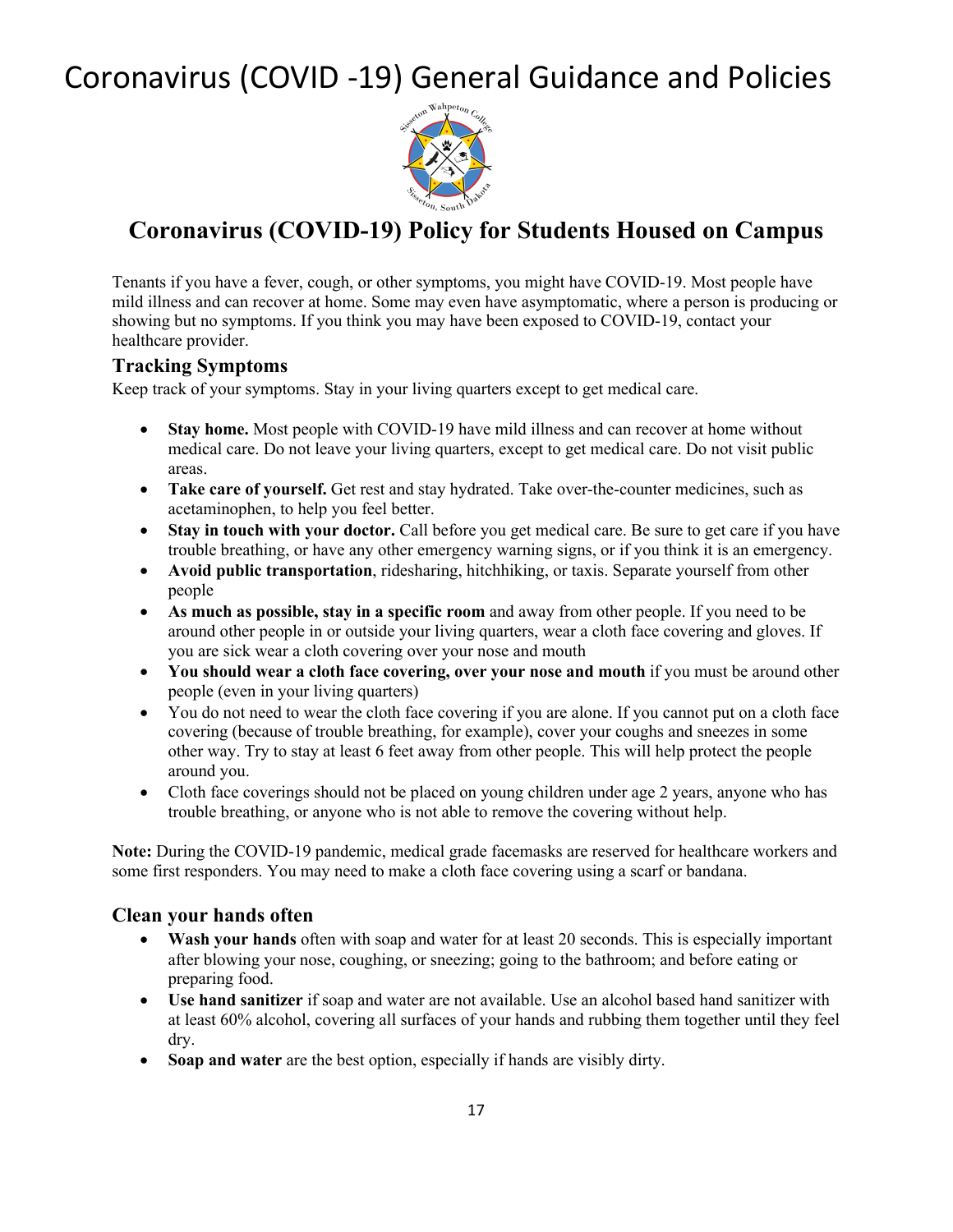

- **Avoid touching** your eyes, nose, and mouth with unwashed hands. Avoid sharing personal household items
- **Do not share** dishes, drinking glasses, cups, eating utensils, towels, or bedding with other people in your home.
- **Wash these items thoroughly after using them** with soap and water. Clean all "high-touch" surfaces everyday
- **Clean and disinfect** high-touch surfaces in your "sick room" and bathroom; wear disposable gloves. Let someone else clean and disinfect surfaces in common areas, but you should clean your bedroom and

bathroom, if possible.

- **If a caregiver or other person needs to clean and disinfect** a sick person's bedroom or bathroom, they should do so on an as-needed basis. The caregiver/other person should wear a mask and disposable gloves prior to cleaning. They should wait as long as possible after the person who is sick has used the bathroom before coming in to clean and use the bathroom. Hightouch surfaces include phones, remote controls, counters, tabletops, doorknobs, bathroom fixtures, toilets, keyboards, tablets, IPod, computers, and bedside tables.
- **Clean and disinfect areas that may have blood, stool, or body fluids on them**.
- **Use household cleaners and disinfectants.** Clean the area or item with soap and water or another detergent if it is dirty. Then, use a household disinfectant.

#### **What to do if you contact COVID-19 while in dorms or housing units:**

If you have tested positive for the coronavirus follow the guidelines presented in this document. When it's safe to be around others after being sick with COVID- 19 is different for different situations. Find out when you can safely end living quarters isolation by contacting a healthcare professional.

- Everyone you share living quarters space needs to be tested.
- Any individual who was within 6 feet of an infected person for at least 15 minutes starting from 2 days before illness onset (or, for asymptomatic individuals, 2 days prior to positive specimen collection) until the time you are isolated needs to be tested.
- A close contact to a person with confirmed or probable COVID-19 should be notified of their exposure as soon as possible (within 24 hours of contact elicitation). The person infected may elect to notify some or all of their close contacts before the contact tracer.
- *The identity of the patient or other identifying information will not be revealed, alluded to, or confirmed by the contact tracer, even if explicitly asked by a contact.*
- Close contacts **who were not diagnosed with COVID-19** within the last 90 days:
- Those **with no symptoms** will be asked to self-quarantine for 14 days from their last potential exposure and should be tested immediately. The last potential exposure would initially be determined by the healthcare provider.
- Those **with symptoms** should immediately self-isolate be tested and seek medical care.
- Designate a place outside of your living quarters where family or other concerned members can drop off items such as food, toiletry, cleaning and other necessities.
- Under no circumstance should you leave your living quarters during quarantine, except to seek medical care.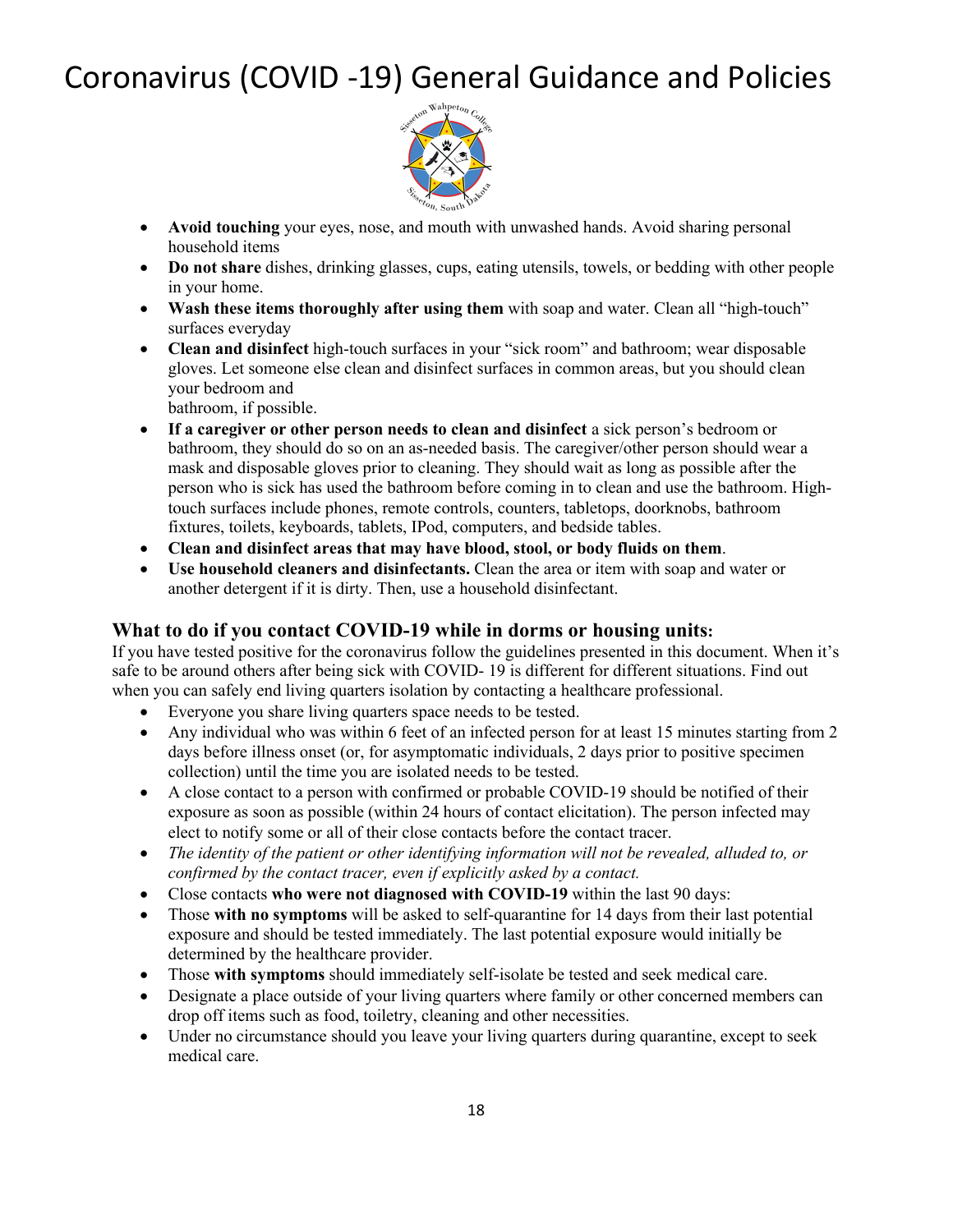

• During and after quarantine it is recommended you keep in contact with someone via email, text, social media and or landline to help ensure your safety and those around you. Any further questions please contact the housing director at 701-809-8500 or 605-698-3966 ext 1124, or afonder@swcollege.edu

### **Self-Isolation and Self-Quarantine Home Assessment Checklist For Coronavirus Disease 2019 (COVID-19)**

To aid in assessing ability to safely isolate or quarantine at home, and the need for additional social support: For where your answer is "no" or "unsure", you should refer to Sisseton Wahpeton College Housing Director to determine whether resources are available to provide that support service.

| Do/Are you:                                            | Yes | N <sub>0</sub> | <b>Unsure</b> | <b>NA</b> |
|--------------------------------------------------------|-----|----------------|---------------|-----------|
| Have reliable access to                                |     |                |               |           |
| potable water                                          |     |                |               |           |
| Able to dispose of garbage                             |     |                |               |           |
| and refuse without leaving                             |     |                |               |           |
| your living quarters                                   |     |                |               |           |
| Have access to laundry                                 |     |                |               |           |
| services without leaving your                          |     |                |               |           |
| living quarters                                        |     |                |               |           |
| Have reliable access to                                |     |                |               |           |
| groceries and or food delivery                         |     |                |               |           |
| without leaving                                        |     |                |               |           |
| your living quarters                                   |     |                |               |           |
| Have reliable access to                                |     |                |               |           |
| needed medication without                              |     |                |               |           |
| leaving your living quarters                           |     |                |               |           |
| Have access to private                                 |     |                |               |           |
| transportation in case                                 |     |                |               |           |
| specialty care is needed                               |     |                |               |           |
| and cannot be offered                                  |     |                |               |           |
| remotely                                               |     |                |               |           |
| Have remote access to a                                |     |                |               |           |
| primary care provider                                  |     |                |               |           |
| Have access to substance                               |     |                |               |           |
| abuse and misuse treatment                             |     |                |               |           |
| services (if                                           |     |                |               |           |
| needed)                                                |     |                |               |           |
| Able to isolate/quarantine<br>without fear of abuse or |     |                |               |           |
| domestic violence in                                   |     |                |               |           |
|                                                        |     |                |               |           |
| the living quarters                                    |     |                |               |           |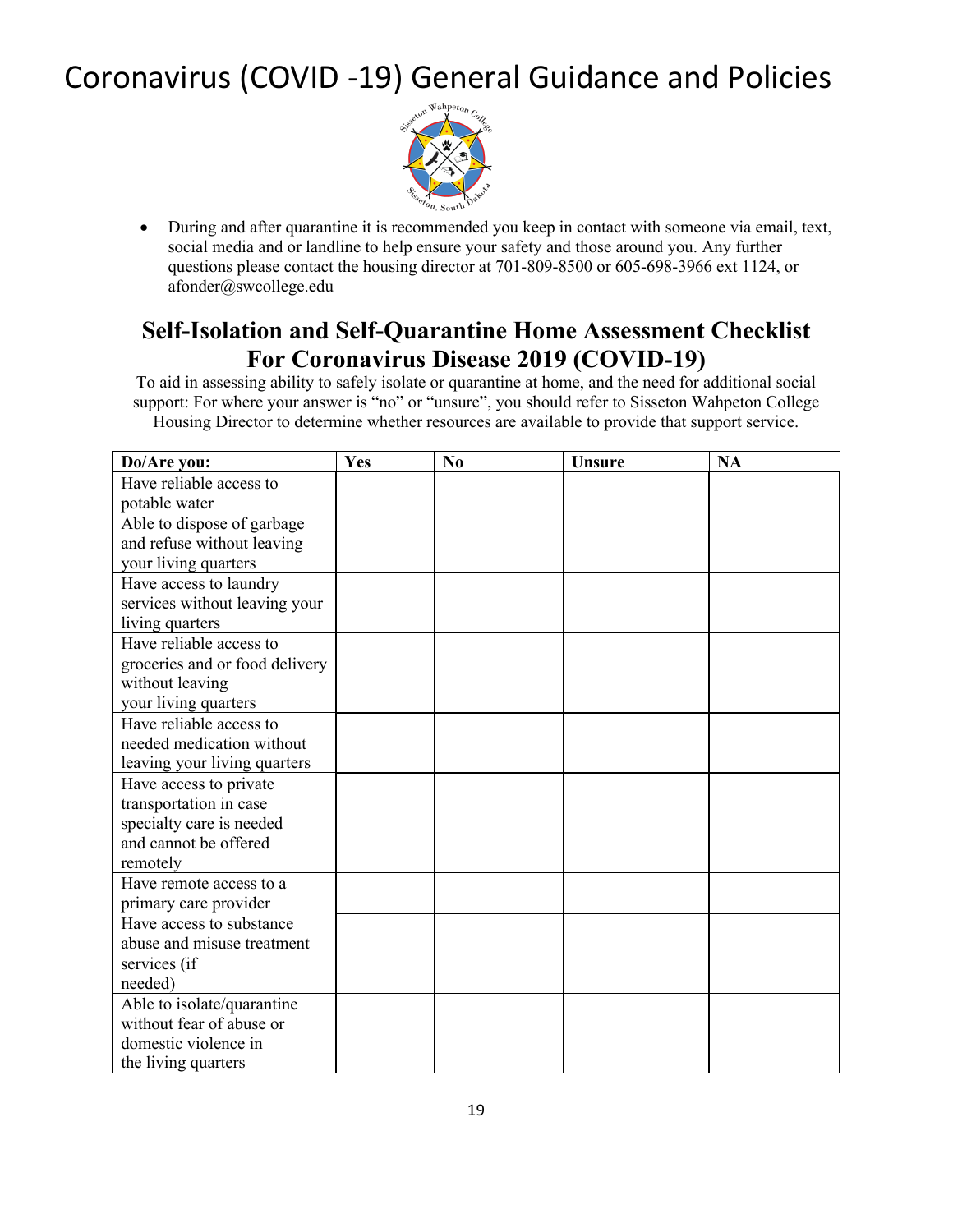

| Do/Are you:                     | Yes | No | <b>Unsure</b> | <b>NA</b> |
|---------------------------------|-----|----|---------------|-----------|
| Have caregivers who are         |     |    |               |           |
| healthy and available (if       |     |    |               |           |
| needed)                         |     |    |               |           |
| Have reliable internet access   |     |    |               |           |
| to check in with health         |     |    |               |           |
| professionals, or               |     |    |               |           |
| friends, family, SWC            |     |    |               |           |
| Have reliable telephone         |     |    |               |           |
| access to check-                |     |    |               |           |
| in/communicate with family,     |     |    |               |           |
| friends, SWC or to report       |     |    |               |           |
| health status                   |     |    |               |           |
| Able to isolate quarantine      |     |    |               |           |
| without or with only minimal    |     |    |               |           |
| financial impact                |     |    |               |           |
| Have the ability to arrange for |     |    |               |           |
| childcare (if needed)           |     |    |               |           |
| Have remote access to           |     |    |               |           |
| religious services (if needed)  |     |    |               |           |
| Is capable of adhering to       |     |    |               |           |
| recommended precautions,        |     |    |               |           |
| along with their household      |     |    |               |           |
| members, during the             |     |    |               |           |
| isolation/quarantine period.    |     |    |               |           |
| Able to assess/understand       |     |    |               |           |
| if/when you need to seek        |     |    |               |           |
| medical attention.              |     |    |               |           |
| Have access to basic health     |     |    |               |           |
| monitoring and infection        |     |    |               |           |
| preventions                     |     |    |               |           |
| supplies such as Face           |     |    |               |           |
| Coverings, Gloves, Hand         |     |    |               |           |
| Sanitizer, Disinfectant, and    |     |    |               |           |
| thermometer.                    |     |    |               |           |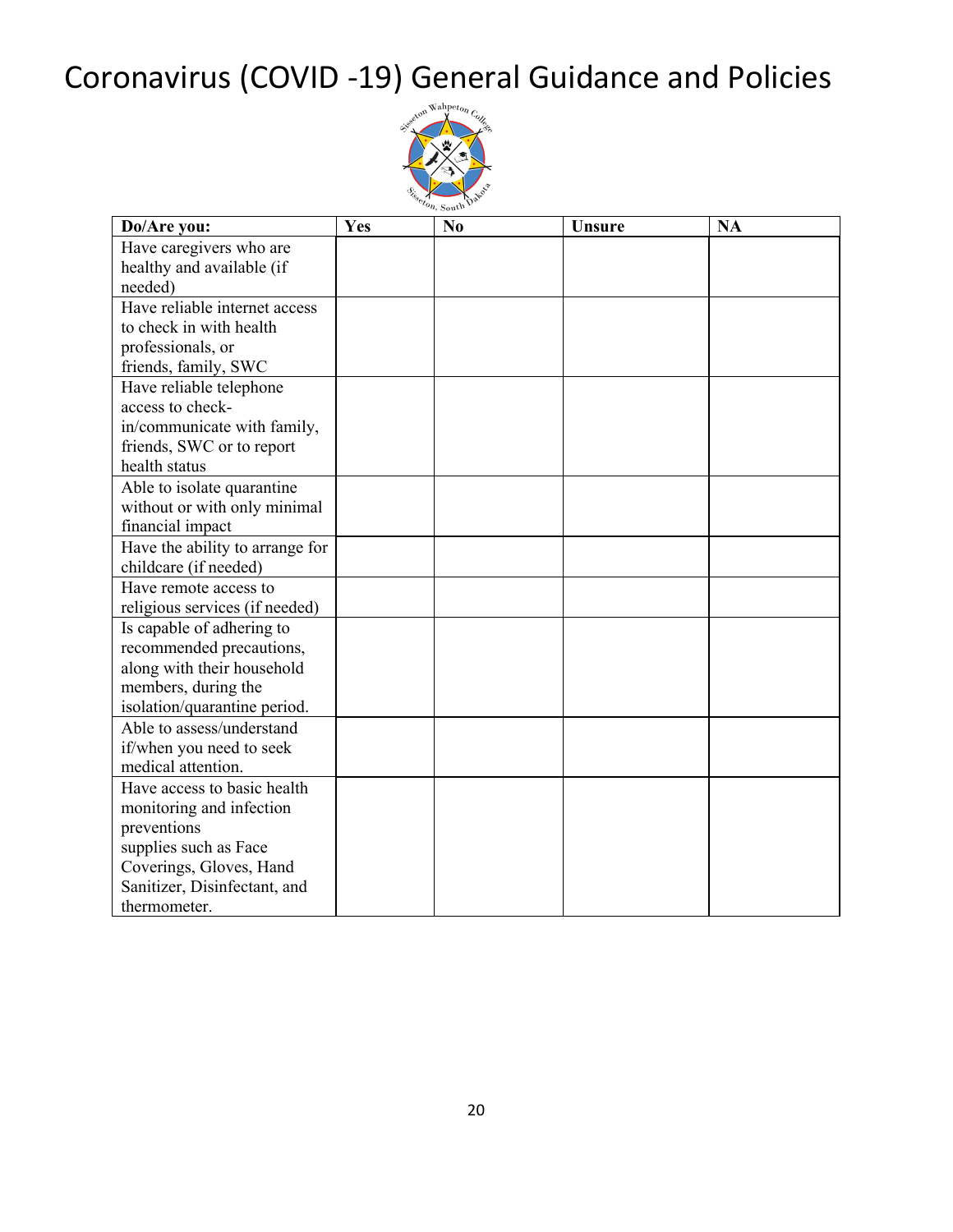

### **Social Contract**

As we, the Sisseton Wahpeton College Community, prepare to return to campus and sites, there are certain behaviors critical to the health and well-being of our fellow employees and students. In order to ensure the well-being of myself and others, I will commit to:

- 1. Respect personal space and practice social distancing;
- 2. Practice good hygiene (hand-washing, coughing and sneezing into bend of the arm or tissue);
- 3. Regular disinfecting of my workspace, personal items, and living area;
- 4. Work to mitigate the spread of germs on doors, railings, and other high contact areas;
- 5. Be compliant with the expectation to wear a protective face covering in public spaces on campus and sites;
- 6. Self-monitor daily and stay home if exhibiting COVID-19 symptoms, and participate daily in the Sisseton Wahpeton College Daily Symptoms checklist;
- 7. Notify your supervisor if you meet CDC guidelines for employees who are required to test and self-quarantine as provided in this document. Knowingly, failure to notify your supervisor may result in disciplinary action.
- 8. Prioritize virtual or outdoor meetings with social distancing;
- 9. Display flexibility and agility as the situation impacts my work and educational environment;
- 10. Keep children and pets safe by not bringing them into the campus environment; and
- 11. Extend grace, care, and respect for others.

I understand that, as a member of the Sisseton Wahpeton College community, I will abide by the Campus

Safety Expectations set forth in this agreement.

Name:  $\Box$ 

Signature:  $\Box$